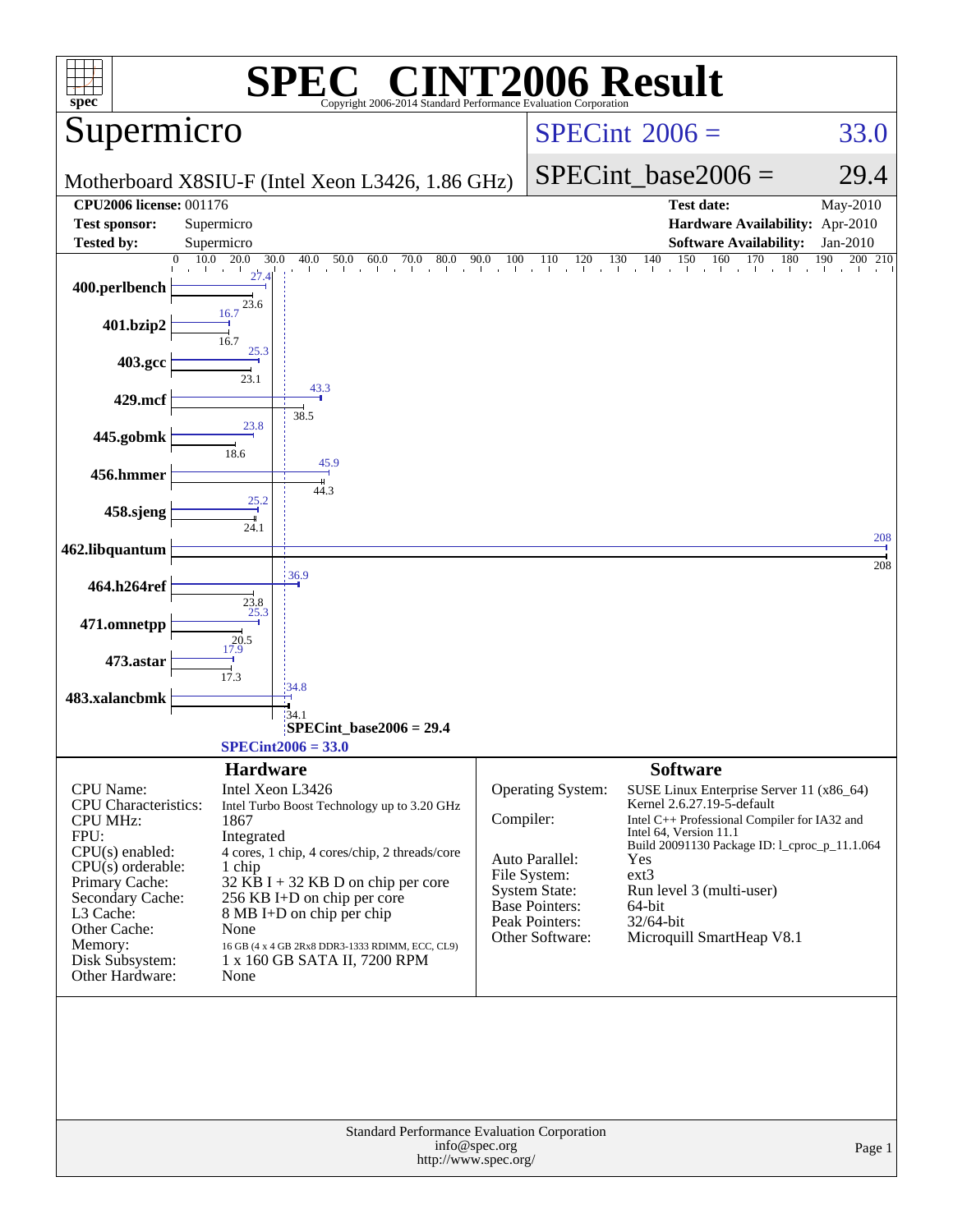

# **[SPEC CINT2006 Result](http://www.spec.org/auto/cpu2006/Docs/result-fields.html#SPECCINT2006Result)**

# Supermicro

## $SPECint2006 = 33.0$  $SPECint2006 = 33.0$

Motherboard X8SIU-F (Intel Xeon L3426, 1.86 GHz)

SPECint base2006 =  $29.4$ 

**[CPU2006 license:](http://www.spec.org/auto/cpu2006/Docs/result-fields.html#CPU2006license)** 001176 **[Test date:](http://www.spec.org/auto/cpu2006/Docs/result-fields.html#Testdate)** May-2010 **[Test sponsor:](http://www.spec.org/auto/cpu2006/Docs/result-fields.html#Testsponsor)** Supermicro **[Hardware Availability:](http://www.spec.org/auto/cpu2006/Docs/result-fields.html#HardwareAvailability)** Apr-2010 **[Tested by:](http://www.spec.org/auto/cpu2006/Docs/result-fields.html#Testedby)** Supermicro **[Software Availability:](http://www.spec.org/auto/cpu2006/Docs/result-fields.html#SoftwareAvailability)** Jan-2010

#### **[Results Table](http://www.spec.org/auto/cpu2006/Docs/result-fields.html#ResultsTable)**

|                    |                                                    |              |                | <b>Base</b> |                |       |                                                     |              |                | <b>Peak</b>  |                |              |
|--------------------|----------------------------------------------------|--------------|----------------|-------------|----------------|-------|-----------------------------------------------------|--------------|----------------|--------------|----------------|--------------|
| <b>Benchmark</b>   | <b>Seconds</b>                                     | <b>Ratio</b> | <b>Seconds</b> | Ratio       | <b>Seconds</b> | Ratio | <b>Seconds</b>                                      | <b>Ratio</b> | <b>Seconds</b> | <b>Ratio</b> | <b>Seconds</b> | <b>Ratio</b> |
| $ 400$ .perlbench  | 415                                                | 23.5         | 413            | 23.6        | 414            | 23.6  | 357                                                 | 27.4         | 357            | 27.3         | 357            | 27.4         |
| 401.bzip2          | 577                                                | 16.7         | 580            | 16.6        | 578            | 16.7  | 577                                                 | 16.7         | 577            | 16.7         | 575            | 16.8         |
| $403.\mathrm{gcc}$ | 348                                                | 23.1         | 348            | 23.1        | 349            | 23.1  | 318                                                 | 25.3         | 318            | 25.3         | 318            | 25.3         |
| $429$ mcf          | 237                                                | 38.5         | 237            | 38.5        | 237            | 38.4  | 211                                                 | 43.3         | 209            | 43.6         | 211            | 43.1         |
| $445$ .gobmk       | 565                                                | 18.6         | 564            | 18.6        | 566            | 18.5  | 440                                                 | 23.8         | 440            | 23.8         | 440            | 23.8         |
| $456.$ hmmer       | 210                                                | 44.4         | 214            | 43.6        | 210            | 44.3  | 203                                                 | 45.9         | 204            | 45.8         | 203            | 45.9         |
| $458$ .sjeng       | 495                                                | 24.4         | 503            | 24.1        | 503            | 24.0  | 479                                                 | 25.2         | 480            | 25.2         | 483            | 25.1         |
| 462.libquantum     | 99.7                                               | 208          | 99.7           | 208         | 99.5           | 208   | 99.5                                                | 208          | 99.5           | 208          | 99.7           | 208          |
| 464.h264ref        | 927                                                | 23.9         | 929            | 23.8        | 930            | 23.8  | 596                                                 | 37.1         | <u>599</u>     | <u>36.9</u>  | 603            | 36.7         |
| 471.omnetpp        | 304                                                | 20.5         | 304            | 20.5        | 304            | 20.5  | 248                                                 | 25.2         | 246            | 25.4         | 247            | 25.3         |
| $473$ . astar      | 407                                                | 17.3         | 403            | 17.4        | 405            | 17.3  | 393                                                 | 17.9         | 389            | 18.0         | 393            | <u>17.9</u>  |
| 483.xalancbmk      | 202                                                | 34.2         | 202            | 34.1        | 203            | 33.9  | 199                                                 | 34.7         | 198            | 34.8         | 198            | 34.8         |
|                    | Results appear in the order in which they were run |              |                |             |                |       | Rold underlined text indicates a median measurement |              |                |              |                |              |

esults appear in the [order in which they were run.](http://www.spec.org/auto/cpu2006/Docs/result-fields.html#RunOrder) Bold underlined text [indicates a median measurement.](http://www.spec.org/auto/cpu2006/Docs/result-fields.html#Median)

### **[Operating System Notes](http://www.spec.org/auto/cpu2006/Docs/result-fields.html#OperatingSystemNotes)**

 'ulimit -s unlimited' was used to set the stack size to unlimited prior to run OMP\_NUM\_THREADS set to number of cores KMP\_AFFINITY set to granularity=fine,scatter

### **[Platform Notes](http://www.spec.org/auto/cpu2006/Docs/result-fields.html#PlatformNotes)**

 Fan speed set to Full Speed in BIOS Setup. As tested, the system used a Supermicro CSE-815TQ-330UB chassis. The chassis is bundled with a PWS-333-1H20 power supply, a SNK-P0046P heatsink, and 4 FAN-0086L4 cooling fans.

### **[General Notes](http://www.spec.org/auto/cpu2006/Docs/result-fields.html#GeneralNotes)**

Binaries were compiled on SLES 10 with Binutils 2.18.50.0.7.20080502

# **[Base Compiler Invocation](http://www.spec.org/auto/cpu2006/Docs/result-fields.html#BaseCompilerInvocation)**

[C benchmarks](http://www.spec.org/auto/cpu2006/Docs/result-fields.html#Cbenchmarks):  $\text{icc}$   $-\text{m64}$ 

[C++ benchmarks:](http://www.spec.org/auto/cpu2006/Docs/result-fields.html#CXXbenchmarks) [icpc -m64](http://www.spec.org/cpu2006/results/res2010q3/cpu2006-20100608-11676.flags.html#user_CXXbase_intel_icpc_64bit_fc66a5337ce925472a5c54ad6a0de310)

> Standard Performance Evaluation Corporation [info@spec.org](mailto:info@spec.org) <http://www.spec.org/>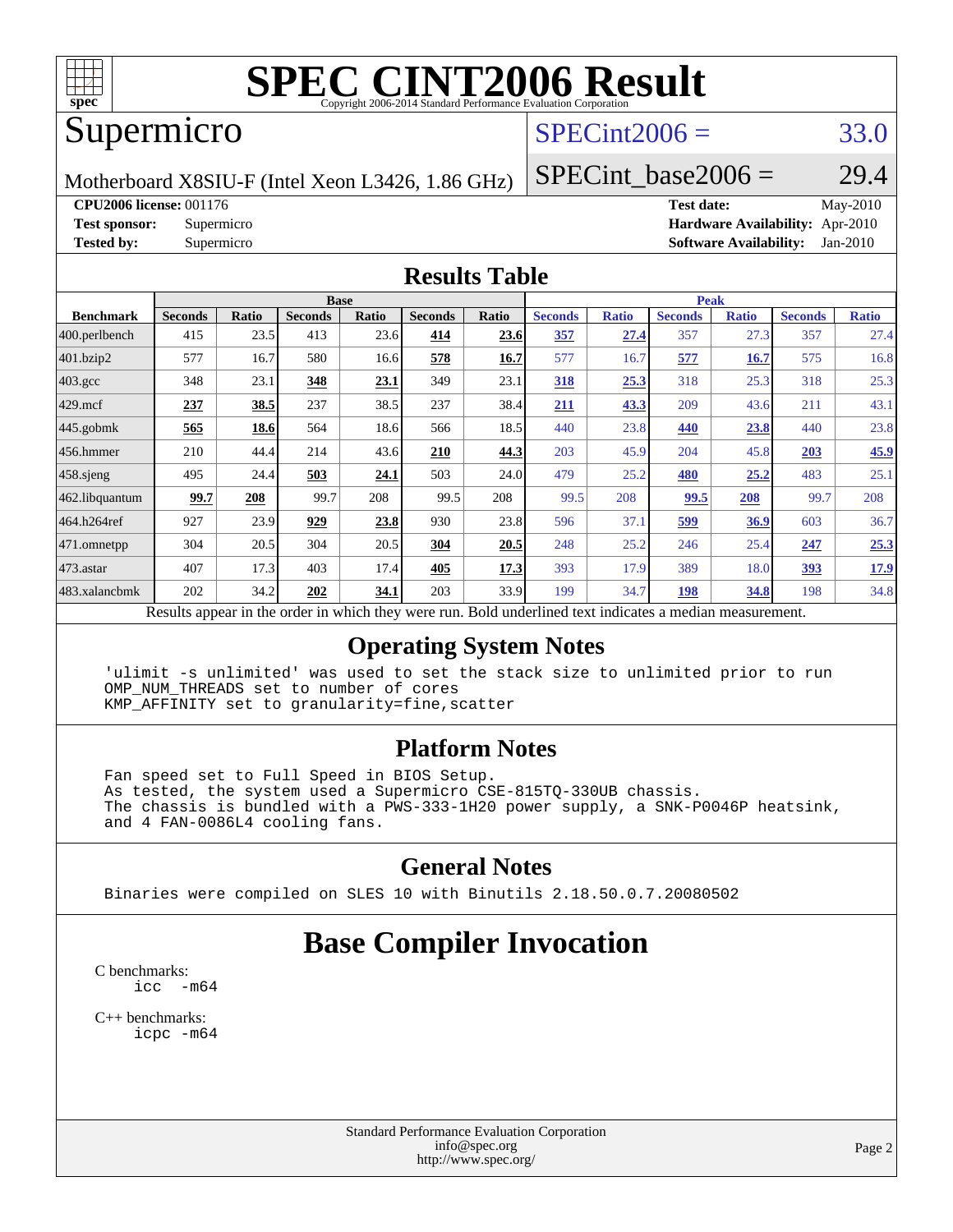

# **[SPEC CINT2006 Result](http://www.spec.org/auto/cpu2006/Docs/result-fields.html#SPECCINT2006Result)**

Supermicro

 $SPECint2006 = 33.0$  $SPECint2006 = 33.0$ 

Motherboard X8SIU-F (Intel Xeon L3426, 1.86 GHz)

SPECint base2006 =  $29.4$ 

**[CPU2006 license:](http://www.spec.org/auto/cpu2006/Docs/result-fields.html#CPU2006license)** 001176 **[Test date:](http://www.spec.org/auto/cpu2006/Docs/result-fields.html#Testdate)** May-2010 **[Test sponsor:](http://www.spec.org/auto/cpu2006/Docs/result-fields.html#Testsponsor)** Supermicro **[Hardware Availability:](http://www.spec.org/auto/cpu2006/Docs/result-fields.html#HardwareAvailability)** Apr-2010 **[Tested by:](http://www.spec.org/auto/cpu2006/Docs/result-fields.html#Testedby)** Supermicro **[Software Availability:](http://www.spec.org/auto/cpu2006/Docs/result-fields.html#SoftwareAvailability)** Jan-2010

### **[Base Portability Flags](http://www.spec.org/auto/cpu2006/Docs/result-fields.html#BasePortabilityFlags)**

 400.perlbench: [-DSPEC\\_CPU\\_LP64](http://www.spec.org/cpu2006/results/res2010q3/cpu2006-20100608-11676.flags.html#b400.perlbench_basePORTABILITY_DSPEC_CPU_LP64) [-DSPEC\\_CPU\\_LINUX\\_X64](http://www.spec.org/cpu2006/results/res2010q3/cpu2006-20100608-11676.flags.html#b400.perlbench_baseCPORTABILITY_DSPEC_CPU_LINUX_X64) 401.bzip2: [-DSPEC\\_CPU\\_LP64](http://www.spec.org/cpu2006/results/res2010q3/cpu2006-20100608-11676.flags.html#suite_basePORTABILITY401_bzip2_DSPEC_CPU_LP64) 403.gcc: [-DSPEC\\_CPU\\_LP64](http://www.spec.org/cpu2006/results/res2010q3/cpu2006-20100608-11676.flags.html#suite_basePORTABILITY403_gcc_DSPEC_CPU_LP64) 429.mcf: [-DSPEC\\_CPU\\_LP64](http://www.spec.org/cpu2006/results/res2010q3/cpu2006-20100608-11676.flags.html#suite_basePORTABILITY429_mcf_DSPEC_CPU_LP64) 445.gobmk: [-DSPEC\\_CPU\\_LP64](http://www.spec.org/cpu2006/results/res2010q3/cpu2006-20100608-11676.flags.html#suite_basePORTABILITY445_gobmk_DSPEC_CPU_LP64) 456.hmmer: [-DSPEC\\_CPU\\_LP64](http://www.spec.org/cpu2006/results/res2010q3/cpu2006-20100608-11676.flags.html#suite_basePORTABILITY456_hmmer_DSPEC_CPU_LP64) 458.sjeng: [-DSPEC\\_CPU\\_LP64](http://www.spec.org/cpu2006/results/res2010q3/cpu2006-20100608-11676.flags.html#suite_basePORTABILITY458_sjeng_DSPEC_CPU_LP64) 462.libquantum: [-DSPEC\\_CPU\\_LP64](http://www.spec.org/cpu2006/results/res2010q3/cpu2006-20100608-11676.flags.html#suite_basePORTABILITY462_libquantum_DSPEC_CPU_LP64) [-DSPEC\\_CPU\\_LINUX](http://www.spec.org/cpu2006/results/res2010q3/cpu2006-20100608-11676.flags.html#b462.libquantum_baseCPORTABILITY_DSPEC_CPU_LINUX) 464.h264ref: [-DSPEC\\_CPU\\_LP64](http://www.spec.org/cpu2006/results/res2010q3/cpu2006-20100608-11676.flags.html#suite_basePORTABILITY464_h264ref_DSPEC_CPU_LP64) 471.omnetpp: [-DSPEC\\_CPU\\_LP64](http://www.spec.org/cpu2006/results/res2010q3/cpu2006-20100608-11676.flags.html#suite_basePORTABILITY471_omnetpp_DSPEC_CPU_LP64) 473.astar: [-DSPEC\\_CPU\\_LP64](http://www.spec.org/cpu2006/results/res2010q3/cpu2006-20100608-11676.flags.html#suite_basePORTABILITY473_astar_DSPEC_CPU_LP64) 483.xalancbmk: [-DSPEC\\_CPU\\_LP64](http://www.spec.org/cpu2006/results/res2010q3/cpu2006-20100608-11676.flags.html#suite_basePORTABILITY483_xalancbmk_DSPEC_CPU_LP64) [-DSPEC\\_CPU\\_LINUX](http://www.spec.org/cpu2006/results/res2010q3/cpu2006-20100608-11676.flags.html#b483.xalancbmk_baseCXXPORTABILITY_DSPEC_CPU_LINUX)

### **[Base Optimization Flags](http://www.spec.org/auto/cpu2006/Docs/result-fields.html#BaseOptimizationFlags)**

[C benchmarks](http://www.spec.org/auto/cpu2006/Docs/result-fields.html#Cbenchmarks):

[-xSSE4.2](http://www.spec.org/cpu2006/results/res2010q3/cpu2006-20100608-11676.flags.html#user_CCbase_f-xSSE42_f91528193cf0b216347adb8b939d4107) [-ipo](http://www.spec.org/cpu2006/results/res2010q3/cpu2006-20100608-11676.flags.html#user_CCbase_f-ipo) [-O3](http://www.spec.org/cpu2006/results/res2010q3/cpu2006-20100608-11676.flags.html#user_CCbase_f-O3) [-no-prec-div](http://www.spec.org/cpu2006/results/res2010q3/cpu2006-20100608-11676.flags.html#user_CCbase_f-no-prec-div) [-static](http://www.spec.org/cpu2006/results/res2010q3/cpu2006-20100608-11676.flags.html#user_CCbase_f-static) [-parallel](http://www.spec.org/cpu2006/results/res2010q3/cpu2006-20100608-11676.flags.html#user_CCbase_f-parallel) [-opt-prefetch](http://www.spec.org/cpu2006/results/res2010q3/cpu2006-20100608-11676.flags.html#user_CCbase_f-opt-prefetch)

[C++ benchmarks:](http://www.spec.org/auto/cpu2006/Docs/result-fields.html#CXXbenchmarks)

```
-xSSE4.2 -ipo -O3 -no-prec-div -opt-prefetch -Wl,-z,muldefs
-L/home/cmplr/usr3/alrahate/cpu2006.1.1.ic11.1/libic11.1-64bit -lsmartheap64
```
### **[Base Other Flags](http://www.spec.org/auto/cpu2006/Docs/result-fields.html#BaseOtherFlags)**

[C benchmarks](http://www.spec.org/auto/cpu2006/Docs/result-fields.html#Cbenchmarks):

403.gcc: [-Dalloca=\\_alloca](http://www.spec.org/cpu2006/results/res2010q3/cpu2006-20100608-11676.flags.html#b403.gcc_baseEXTRA_CFLAGS_Dalloca_be3056838c12de2578596ca5467af7f3)

# **[Peak Compiler Invocation](http://www.spec.org/auto/cpu2006/Docs/result-fields.html#PeakCompilerInvocation)**

[C benchmarks \(except as noted below\)](http://www.spec.org/auto/cpu2006/Docs/result-fields.html#Cbenchmarksexceptasnotedbelow):

[icc -m64](http://www.spec.org/cpu2006/results/res2010q3/cpu2006-20100608-11676.flags.html#user_CCpeak_intel_icc_64bit_f346026e86af2a669e726fe758c88044)

400.perlbench: [icc -m32](http://www.spec.org/cpu2006/results/res2010q3/cpu2006-20100608-11676.flags.html#user_peakCCLD400_perlbench_intel_icc_32bit_a6a621f8d50482236b970c6ac5f55f93)

429.mcf: [icc -m32](http://www.spec.org/cpu2006/results/res2010q3/cpu2006-20100608-11676.flags.html#user_peakCCLD429_mcf_intel_icc_32bit_a6a621f8d50482236b970c6ac5f55f93)

445.gobmk: [icc -m32](http://www.spec.org/cpu2006/results/res2010q3/cpu2006-20100608-11676.flags.html#user_peakCCLD445_gobmk_intel_icc_32bit_a6a621f8d50482236b970c6ac5f55f93)

464.h264ref: [icc -m32](http://www.spec.org/cpu2006/results/res2010q3/cpu2006-20100608-11676.flags.html#user_peakCCLD464_h264ref_intel_icc_32bit_a6a621f8d50482236b970c6ac5f55f93)

[C++ benchmarks \(except as noted below\):](http://www.spec.org/auto/cpu2006/Docs/result-fields.html#CXXbenchmarksexceptasnotedbelow) [icpc -m32](http://www.spec.org/cpu2006/results/res2010q3/cpu2006-20100608-11676.flags.html#user_CXXpeak_intel_icpc_32bit_4e5a5ef1a53fd332b3c49e69c3330699)

Continued on next page

Standard Performance Evaluation Corporation [info@spec.org](mailto:info@spec.org) <http://www.spec.org/>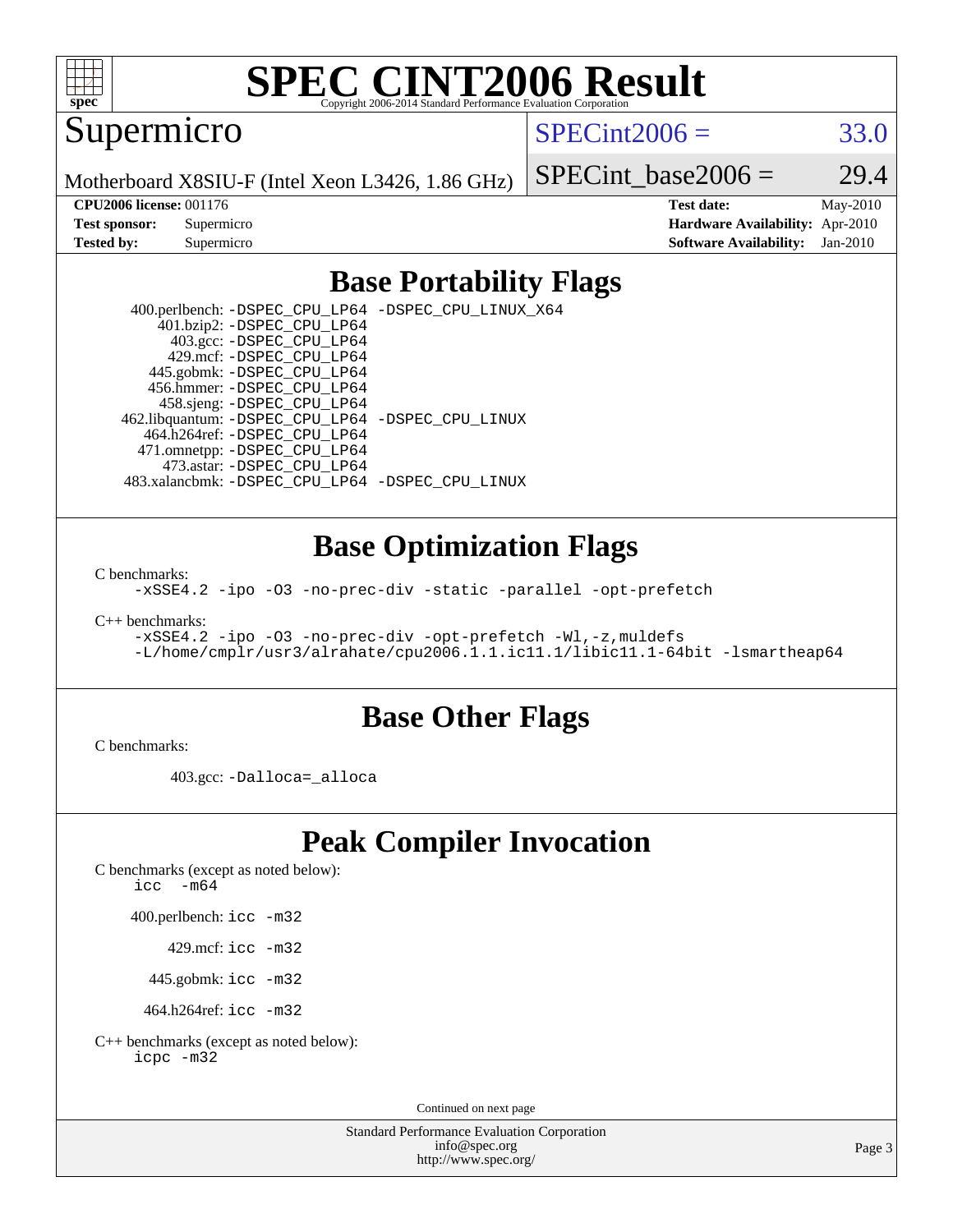

# **[SPEC CINT2006 Result](http://www.spec.org/auto/cpu2006/Docs/result-fields.html#SPECCINT2006Result)**

Supermicro

 $SPECint2006 = 33.0$  $SPECint2006 = 33.0$ 

Motherboard X8SIU-F (Intel Xeon L3426, 1.86 GHz)

SPECint base2006 =  $29.4$ 

**[CPU2006 license:](http://www.spec.org/auto/cpu2006/Docs/result-fields.html#CPU2006license)** 001176 **[Test date:](http://www.spec.org/auto/cpu2006/Docs/result-fields.html#Testdate)** May-2010 **[Test sponsor:](http://www.spec.org/auto/cpu2006/Docs/result-fields.html#Testsponsor)** Supermicro **[Hardware Availability:](http://www.spec.org/auto/cpu2006/Docs/result-fields.html#HardwareAvailability)** Apr-2010 **[Tested by:](http://www.spec.org/auto/cpu2006/Docs/result-fields.html#Testedby)** Supermicro **[Software Availability:](http://www.spec.org/auto/cpu2006/Docs/result-fields.html#SoftwareAvailability)** Jan-2010

# **[Peak Compiler Invocation \(Continued\)](http://www.spec.org/auto/cpu2006/Docs/result-fields.html#PeakCompilerInvocation)**

473.astar: [icpc -m64](http://www.spec.org/cpu2006/results/res2010q3/cpu2006-20100608-11676.flags.html#user_peakCXXLD473_astar_intel_icpc_64bit_fc66a5337ce925472a5c54ad6a0de310)

### **[Peak Portability Flags](http://www.spec.org/auto/cpu2006/Docs/result-fields.html#PeakPortabilityFlags)**

 400.perlbench: [-DSPEC\\_CPU\\_LINUX\\_IA32](http://www.spec.org/cpu2006/results/res2010q3/cpu2006-20100608-11676.flags.html#b400.perlbench_peakCPORTABILITY_DSPEC_CPU_LINUX_IA32) 401.bzip2: [-DSPEC\\_CPU\\_LP64](http://www.spec.org/cpu2006/results/res2010q3/cpu2006-20100608-11676.flags.html#suite_peakPORTABILITY401_bzip2_DSPEC_CPU_LP64)

 403.gcc: [-DSPEC\\_CPU\\_LP64](http://www.spec.org/cpu2006/results/res2010q3/cpu2006-20100608-11676.flags.html#suite_peakPORTABILITY403_gcc_DSPEC_CPU_LP64) 456.hmmer: [-DSPEC\\_CPU\\_LP64](http://www.spec.org/cpu2006/results/res2010q3/cpu2006-20100608-11676.flags.html#suite_peakPORTABILITY456_hmmer_DSPEC_CPU_LP64) 458.sjeng: [-DSPEC\\_CPU\\_LP64](http://www.spec.org/cpu2006/results/res2010q3/cpu2006-20100608-11676.flags.html#suite_peakPORTABILITY458_sjeng_DSPEC_CPU_LP64) 462.libquantum: [-DSPEC\\_CPU\\_LP64](http://www.spec.org/cpu2006/results/res2010q3/cpu2006-20100608-11676.flags.html#suite_peakPORTABILITY462_libquantum_DSPEC_CPU_LP64) [-DSPEC\\_CPU\\_LINUX](http://www.spec.org/cpu2006/results/res2010q3/cpu2006-20100608-11676.flags.html#b462.libquantum_peakCPORTABILITY_DSPEC_CPU_LINUX) 473.astar: [-DSPEC\\_CPU\\_LP64](http://www.spec.org/cpu2006/results/res2010q3/cpu2006-20100608-11676.flags.html#suite_peakPORTABILITY473_astar_DSPEC_CPU_LP64) 483.xalancbmk: [-DSPEC\\_CPU\\_LINUX](http://www.spec.org/cpu2006/results/res2010q3/cpu2006-20100608-11676.flags.html#b483.xalancbmk_peakCXXPORTABILITY_DSPEC_CPU_LINUX)

# **[Peak Optimization Flags](http://www.spec.org/auto/cpu2006/Docs/result-fields.html#PeakOptimizationFlags)**

[C benchmarks](http://www.spec.org/auto/cpu2006/Docs/result-fields.html#Cbenchmarks):

 400.perlbench: [-xSSE4.2](http://www.spec.org/cpu2006/results/res2010q3/cpu2006-20100608-11676.flags.html#user_peakPASS2_CFLAGSPASS2_LDCFLAGS400_perlbench_f-xSSE42_f91528193cf0b216347adb8b939d4107)(pass 2) [-prof-gen](http://www.spec.org/cpu2006/results/res2010q3/cpu2006-20100608-11676.flags.html#user_peakPASS1_CFLAGSPASS1_LDCFLAGS400_perlbench_prof_gen_e43856698f6ca7b7e442dfd80e94a8fc)(pass 1) [-ipo](http://www.spec.org/cpu2006/results/res2010q3/cpu2006-20100608-11676.flags.html#user_peakPASS2_CFLAGSPASS2_LDCFLAGS400_perlbench_f-ipo)(pass 2) [-O3](http://www.spec.org/cpu2006/results/res2010q3/cpu2006-20100608-11676.flags.html#user_peakPASS2_CFLAGSPASS2_LDCFLAGS400_perlbench_f-O3)(pass 2) [-no-prec-div](http://www.spec.org/cpu2006/results/res2010q3/cpu2006-20100608-11676.flags.html#user_peakPASS2_CFLAGSPASS2_LDCFLAGS400_perlbench_f-no-prec-div)(pass 2) [-static](http://www.spec.org/cpu2006/results/res2010q3/cpu2006-20100608-11676.flags.html#user_peakPASS2_CFLAGSPASS2_LDCFLAGS400_perlbench_f-static)(pass 2) [-prof-use](http://www.spec.org/cpu2006/results/res2010q3/cpu2006-20100608-11676.flags.html#user_peakPASS2_CFLAGSPASS2_LDCFLAGS400_perlbench_prof_use_bccf7792157ff70d64e32fe3e1250b55)(pass 2) [-ansi-alias](http://www.spec.org/cpu2006/results/res2010q3/cpu2006-20100608-11676.flags.html#user_peakCOPTIMIZE400_perlbench_f-ansi-alias) [-opt-prefetch](http://www.spec.org/cpu2006/results/res2010q3/cpu2006-20100608-11676.flags.html#user_peakCOPTIMIZE400_perlbench_f-opt-prefetch) 401.bzip2: [-xSSE4.2](http://www.spec.org/cpu2006/results/res2010q3/cpu2006-20100608-11676.flags.html#user_peakPASS2_CFLAGSPASS2_LDCFLAGS401_bzip2_f-xSSE42_f91528193cf0b216347adb8b939d4107)(pass 2) [-prof-gen](http://www.spec.org/cpu2006/results/res2010q3/cpu2006-20100608-11676.flags.html#user_peakPASS1_CFLAGSPASS1_LDCFLAGS401_bzip2_prof_gen_e43856698f6ca7b7e442dfd80e94a8fc)(pass 1) [-ipo](http://www.spec.org/cpu2006/results/res2010q3/cpu2006-20100608-11676.flags.html#user_peakPASS2_CFLAGSPASS2_LDCFLAGS401_bzip2_f-ipo)(pass 2) [-O3](http://www.spec.org/cpu2006/results/res2010q3/cpu2006-20100608-11676.flags.html#user_peakPASS2_CFLAGSPASS2_LDCFLAGS401_bzip2_f-O3)(pass 2) [-no-prec-div](http://www.spec.org/cpu2006/results/res2010q3/cpu2006-20100608-11676.flags.html#user_peakCOPTIMIZEPASS2_CFLAGSPASS2_LDCFLAGS401_bzip2_f-no-prec-div) [-static](http://www.spec.org/cpu2006/results/res2010q3/cpu2006-20100608-11676.flags.html#user_peakPASS2_CFLAGSPASS2_LDCFLAGS401_bzip2_f-static)(pass 2) [-prof-use](http://www.spec.org/cpu2006/results/res2010q3/cpu2006-20100608-11676.flags.html#user_peakPASS2_CFLAGSPASS2_LDCFLAGS401_bzip2_prof_use_bccf7792157ff70d64e32fe3e1250b55)(pass 2) [-auto-ilp32](http://www.spec.org/cpu2006/results/res2010q3/cpu2006-20100608-11676.flags.html#user_peakCOPTIMIZE401_bzip2_f-auto-ilp32) [-opt-prefetch](http://www.spec.org/cpu2006/results/res2010q3/cpu2006-20100608-11676.flags.html#user_peakCOPTIMIZE401_bzip2_f-opt-prefetch) [-ansi-alias](http://www.spec.org/cpu2006/results/res2010q3/cpu2006-20100608-11676.flags.html#user_peakCOPTIMIZE401_bzip2_f-ansi-alias) 403.gcc: [-xSSE4.2](http://www.spec.org/cpu2006/results/res2010q3/cpu2006-20100608-11676.flags.html#user_peakCOPTIMIZE403_gcc_f-xSSE42_f91528193cf0b216347adb8b939d4107) [-ipo](http://www.spec.org/cpu2006/results/res2010q3/cpu2006-20100608-11676.flags.html#user_peakCOPTIMIZE403_gcc_f-ipo) [-O3](http://www.spec.org/cpu2006/results/res2010q3/cpu2006-20100608-11676.flags.html#user_peakCOPTIMIZE403_gcc_f-O3) [-no-prec-div](http://www.spec.org/cpu2006/results/res2010q3/cpu2006-20100608-11676.flags.html#user_peakCOPTIMIZE403_gcc_f-no-prec-div) [-static](http://www.spec.org/cpu2006/results/res2010q3/cpu2006-20100608-11676.flags.html#user_peakCOPTIMIZE403_gcc_f-static) [-inline-calloc](http://www.spec.org/cpu2006/results/res2010q3/cpu2006-20100608-11676.flags.html#user_peakCOPTIMIZE403_gcc_f-inline-calloc) [-opt-malloc-options=3](http://www.spec.org/cpu2006/results/res2010q3/cpu2006-20100608-11676.flags.html#user_peakCOPTIMIZE403_gcc_f-opt-malloc-options_13ab9b803cf986b4ee62f0a5998c2238) [-auto-ilp32](http://www.spec.org/cpu2006/results/res2010q3/cpu2006-20100608-11676.flags.html#user_peakCOPTIMIZE403_gcc_f-auto-ilp32) 429.mcf: [-xSSE4.2](http://www.spec.org/cpu2006/results/res2010q3/cpu2006-20100608-11676.flags.html#user_peakCOPTIMIZE429_mcf_f-xSSE42_f91528193cf0b216347adb8b939d4107) [-ipo](http://www.spec.org/cpu2006/results/res2010q3/cpu2006-20100608-11676.flags.html#user_peakCOPTIMIZE429_mcf_f-ipo) [-O3](http://www.spec.org/cpu2006/results/res2010q3/cpu2006-20100608-11676.flags.html#user_peakCOPTIMIZE429_mcf_f-O3) [-no-prec-div](http://www.spec.org/cpu2006/results/res2010q3/cpu2006-20100608-11676.flags.html#user_peakCOPTIMIZE429_mcf_f-no-prec-div) [-static](http://www.spec.org/cpu2006/results/res2010q3/cpu2006-20100608-11676.flags.html#user_peakCOPTIMIZE429_mcf_f-static) [-opt-prefetch](http://www.spec.org/cpu2006/results/res2010q3/cpu2006-20100608-11676.flags.html#user_peakCOPTIMIZE429_mcf_f-opt-prefetch) 445.gobmk: [-xSSE4.2](http://www.spec.org/cpu2006/results/res2010q3/cpu2006-20100608-11676.flags.html#user_peakPASS2_CFLAGSPASS2_LDCFLAGS445_gobmk_f-xSSE42_f91528193cf0b216347adb8b939d4107)(pass 2) [-prof-gen](http://www.spec.org/cpu2006/results/res2010q3/cpu2006-20100608-11676.flags.html#user_peakPASS1_CFLAGSPASS1_LDCFLAGS445_gobmk_prof_gen_e43856698f6ca7b7e442dfd80e94a8fc)(pass 1) [-prof-use](http://www.spec.org/cpu2006/results/res2010q3/cpu2006-20100608-11676.flags.html#user_peakPASS2_CFLAGSPASS2_LDCFLAGS445_gobmk_prof_use_bccf7792157ff70d64e32fe3e1250b55)(pass 2) [-O2](http://www.spec.org/cpu2006/results/res2010q3/cpu2006-20100608-11676.flags.html#user_peakCOPTIMIZE445_gobmk_f-O2) [-ipo](http://www.spec.org/cpu2006/results/res2010q3/cpu2006-20100608-11676.flags.html#user_peakCOPTIMIZE445_gobmk_f-ipo) [-no-prec-div](http://www.spec.org/cpu2006/results/res2010q3/cpu2006-20100608-11676.flags.html#user_peakCOPTIMIZE445_gobmk_f-no-prec-div) [-ansi-alias](http://www.spec.org/cpu2006/results/res2010q3/cpu2006-20100608-11676.flags.html#user_peakCOPTIMIZE445_gobmk_f-ansi-alias) 456.hmmer: [-xSSE4.2](http://www.spec.org/cpu2006/results/res2010q3/cpu2006-20100608-11676.flags.html#user_peakCOPTIMIZE456_hmmer_f-xSSE42_f91528193cf0b216347adb8b939d4107) [-ipo](http://www.spec.org/cpu2006/results/res2010q3/cpu2006-20100608-11676.flags.html#user_peakCOPTIMIZE456_hmmer_f-ipo) [-O3](http://www.spec.org/cpu2006/results/res2010q3/cpu2006-20100608-11676.flags.html#user_peakCOPTIMIZE456_hmmer_f-O3) [-no-prec-div](http://www.spec.org/cpu2006/results/res2010q3/cpu2006-20100608-11676.flags.html#user_peakCOPTIMIZE456_hmmer_f-no-prec-div) [-static](http://www.spec.org/cpu2006/results/res2010q3/cpu2006-20100608-11676.flags.html#user_peakCOPTIMIZE456_hmmer_f-static) [-unroll2](http://www.spec.org/cpu2006/results/res2010q3/cpu2006-20100608-11676.flags.html#user_peakCOPTIMIZE456_hmmer_f-unroll_784dae83bebfb236979b41d2422d7ec2) [-ansi-alias](http://www.spec.org/cpu2006/results/res2010q3/cpu2006-20100608-11676.flags.html#user_peakCOPTIMIZE456_hmmer_f-ansi-alias) [-auto-ilp32](http://www.spec.org/cpu2006/results/res2010q3/cpu2006-20100608-11676.flags.html#user_peakCOPTIMIZE456_hmmer_f-auto-ilp32) 458.sjeng: [-xSSE4.2](http://www.spec.org/cpu2006/results/res2010q3/cpu2006-20100608-11676.flags.html#user_peakPASS2_CFLAGSPASS2_LDCFLAGS458_sjeng_f-xSSE42_f91528193cf0b216347adb8b939d4107)(pass 2) [-prof-gen](http://www.spec.org/cpu2006/results/res2010q3/cpu2006-20100608-11676.flags.html#user_peakPASS1_CFLAGSPASS1_LDCFLAGS458_sjeng_prof_gen_e43856698f6ca7b7e442dfd80e94a8fc)(pass 1) [-ipo](http://www.spec.org/cpu2006/results/res2010q3/cpu2006-20100608-11676.flags.html#user_peakPASS2_CFLAGSPASS2_LDCFLAGS458_sjeng_f-ipo)(pass 2) [-O3](http://www.spec.org/cpu2006/results/res2010q3/cpu2006-20100608-11676.flags.html#user_peakPASS2_CFLAGSPASS2_LDCFLAGS458_sjeng_f-O3)(pass 2) [-no-prec-div](http://www.spec.org/cpu2006/results/res2010q3/cpu2006-20100608-11676.flags.html#user_peakPASS2_CFLAGSPASS2_LDCFLAGS458_sjeng_f-no-prec-div)(pass 2) [-static](http://www.spec.org/cpu2006/results/res2010q3/cpu2006-20100608-11676.flags.html#user_peakPASS2_CFLAGSPASS2_LDCFLAGS458_sjeng_f-static)(pass 2) [-prof-use](http://www.spec.org/cpu2006/results/res2010q3/cpu2006-20100608-11676.flags.html#user_peakPASS2_CFLAGSPASS2_LDCFLAGS458_sjeng_prof_use_bccf7792157ff70d64e32fe3e1250b55)(pass 2) [-unroll4](http://www.spec.org/cpu2006/results/res2010q3/cpu2006-20100608-11676.flags.html#user_peakCOPTIMIZE458_sjeng_f-unroll_4e5e4ed65b7fd20bdcd365bec371b81f) 462.libquantum: [-xSSE4.2](http://www.spec.org/cpu2006/results/res2010q3/cpu2006-20100608-11676.flags.html#user_peakCOPTIMIZE462_libquantum_f-xSSE42_f91528193cf0b216347adb8b939d4107) [-ipo](http://www.spec.org/cpu2006/results/res2010q3/cpu2006-20100608-11676.flags.html#user_peakCOPTIMIZE462_libquantum_f-ipo) [-O3](http://www.spec.org/cpu2006/results/res2010q3/cpu2006-20100608-11676.flags.html#user_peakCOPTIMIZE462_libquantum_f-O3) [-no-prec-div](http://www.spec.org/cpu2006/results/res2010q3/cpu2006-20100608-11676.flags.html#user_peakCOPTIMIZE462_libquantum_f-no-prec-div) [-static](http://www.spec.org/cpu2006/results/res2010q3/cpu2006-20100608-11676.flags.html#user_peakCOPTIMIZE462_libquantum_f-static) [-parallel](http://www.spec.org/cpu2006/results/res2010q3/cpu2006-20100608-11676.flags.html#user_peakCOPTIMIZE462_libquantum_f-parallel) [-opt-prefetch](http://www.spec.org/cpu2006/results/res2010q3/cpu2006-20100608-11676.flags.html#user_peakCOPTIMIZE462_libquantum_f-opt-prefetch) [-par-schedule-static=32768](http://www.spec.org/cpu2006/results/res2010q3/cpu2006-20100608-11676.flags.html#user_peakCOPTIMIZE462_libquantum_f-par-schedule_9386bcd99ba64e99ee01d1aafefddd14) [-ansi-alias](http://www.spec.org/cpu2006/results/res2010q3/cpu2006-20100608-11676.flags.html#user_peakCOPTIMIZE462_libquantum_f-ansi-alias) 464.h264ref: [-xSSE4.2](http://www.spec.org/cpu2006/results/res2010q3/cpu2006-20100608-11676.flags.html#user_peakPASS2_CFLAGSPASS2_LDCFLAGS464_h264ref_f-xSSE42_f91528193cf0b216347adb8b939d4107)(pass 2) [-prof-gen](http://www.spec.org/cpu2006/results/res2010q3/cpu2006-20100608-11676.flags.html#user_peakPASS1_CFLAGSPASS1_LDCFLAGS464_h264ref_prof_gen_e43856698f6ca7b7e442dfd80e94a8fc)(pass 1) [-ipo](http://www.spec.org/cpu2006/results/res2010q3/cpu2006-20100608-11676.flags.html#user_peakPASS2_CFLAGSPASS2_LDCFLAGS464_h264ref_f-ipo)(pass 2) [-O3](http://www.spec.org/cpu2006/results/res2010q3/cpu2006-20100608-11676.flags.html#user_peakPASS2_CFLAGSPASS2_LDCFLAGS464_h264ref_f-O3)(pass 2) [-no-prec-div](http://www.spec.org/cpu2006/results/res2010q3/cpu2006-20100608-11676.flags.html#user_peakPASS2_CFLAGSPASS2_LDCFLAGS464_h264ref_f-no-prec-div)(pass 2) [-static](http://www.spec.org/cpu2006/results/res2010q3/cpu2006-20100608-11676.flags.html#user_peakPASS2_CFLAGSPASS2_LDCFLAGS464_h264ref_f-static)(pass 2) [-prof-use](http://www.spec.org/cpu2006/results/res2010q3/cpu2006-20100608-11676.flags.html#user_peakPASS2_CFLAGSPASS2_LDCFLAGS464_h264ref_prof_use_bccf7792157ff70d64e32fe3e1250b55)(pass 2) [-unroll2](http://www.spec.org/cpu2006/results/res2010q3/cpu2006-20100608-11676.flags.html#user_peakCOPTIMIZE464_h264ref_f-unroll_784dae83bebfb236979b41d2422d7ec2) [-ansi-alias](http://www.spec.org/cpu2006/results/res2010q3/cpu2006-20100608-11676.flags.html#user_peakCOPTIMIZE464_h264ref_f-ansi-alias)

Continued on next page

Standard Performance Evaluation Corporation [info@spec.org](mailto:info@spec.org) <http://www.spec.org/>